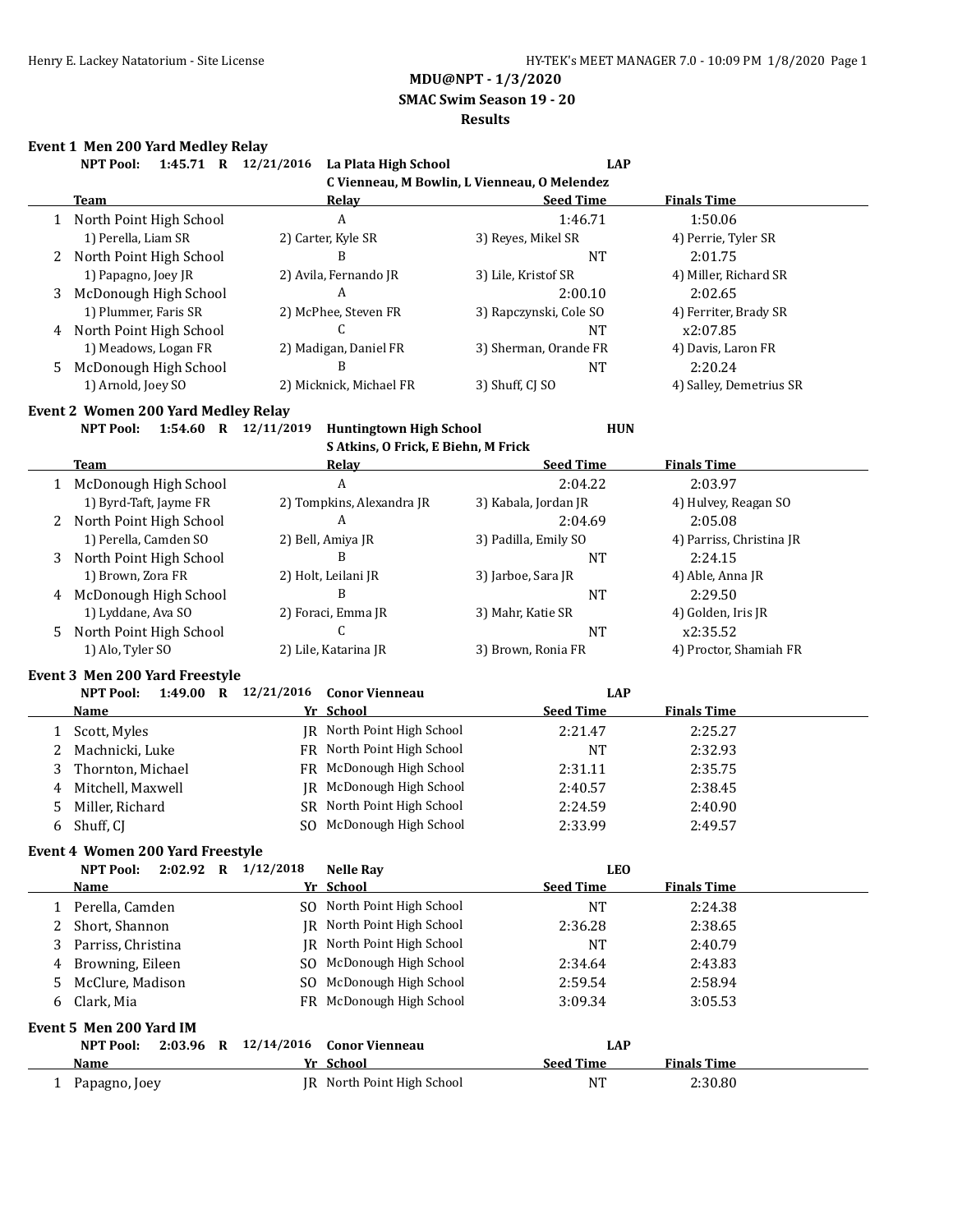## **MDU@NPT - 1/3/2020 SMAC Swim Season 19 - 20**

#### **Results**

## **(Event 5 Men 200 Yard IM)**

|              | (Event 5 Men 200 Yard IM)               |                   |                            |                  |                    |  |
|--------------|-----------------------------------------|-------------------|----------------------------|------------------|--------------------|--|
|              | <u>Name</u>                             |                   | Yr School                  | <b>Seed Time</b> | <b>Finals Time</b> |  |
| 2            | Madigan, Daniel                         |                   | FR North Point High School | 2:29.91          | 2:34.35            |  |
| 3            | Kline, Steven                           |                   | JR North Point High School | 2:49.81          | 2:46.56            |  |
| 4            | McPhee, Steven                          |                   | FR McDonough High School   | 2:42.45          | 2:47.84            |  |
| 5            | Micknick, Michael                       |                   | FR McDonough High School   | 2:49.82          | 2:51.17            |  |
| 6            | Whitten, Evan                           |                   | SO McDonough High School   | 3:00.61          | 3:09.63            |  |
|              | <b>Event 6 Women 200 Yard IM</b>        |                   |                            |                  |                    |  |
|              | <b>NPT Pool:</b><br>2:14.88 R 1/12/2018 |                   | <b>Hayley Newton</b>       | <b>LEO</b>       |                    |  |
|              | <b>Name</b>                             |                   | Yr School                  | <b>Seed Time</b> | <b>Finals Time</b> |  |
| 1            | Jarboe, Sara                            |                   | JR North Point High School | 2:56.45          | 2:55.67            |  |
| 2            | Villanueva, Charlize                    |                   | FR North Point High School | <b>NT</b>        | 2:56.91            |  |
| 3            | Mahr, Katie                             |                   | SR McDonough High School   | 2:54.74          | 2:59.14            |  |
| 4            | Hulvey, Reagan                          | SO.               | McDonough High School      | 3:01.79          | 3:04.16            |  |
| 5            | Brown, Zora                             |                   | FR North Point High School | 3:00.01          | 3:04.81            |  |
| 6            | Heyl, Lindsay                           |                   | JR McDonough High School   | 3:52.88          | 4:07.80            |  |
|              | Event 7 Men 50 Yard Freestyle           |                   |                            |                  |                    |  |
|              | <b>NPT Pool:</b><br>23.51 R 1/3/2020    |                   | <b>Tyler Perrie</b>        | <b>NPT</b>       |                    |  |
|              | <u>Name</u>                             |                   | Yr School                  | <b>Seed Time</b> | <b>Finals Time</b> |  |
| $\mathbf{1}$ | Perrie, Tyler                           |                   | SR North Point High School | 23.95            | 23.51R             |  |
| 2            | Polk, Robert                            |                   | JR North Point High School | <b>NT</b>        | 24.41              |  |
| 3            | Ferriter, Brady                         |                   | SR McDonough High School   | 25.72            | 26.23              |  |
| 4            | Davis, Laron                            |                   | FR North Point High School | <b>NT</b>        | 26.84              |  |
| 5            | Plummer, Faris                          |                   | SR McDonough High School   | 26.73            | 27.46              |  |
| 6            | Musser, Derrick                         |                   | SR McDonough High School   | 37.04            | 37.44              |  |
| ---          | Spell, Kevin                            |                   | FR McDonough High School   | 37.67            | X36.21             |  |
|              | Lester, Cristhian                       |                   | McDonough High School      | 40.97            | X37.30             |  |
| $---$        | Hall, Kameron                           |                   | FR McDonough High School   | 39.02            | X37.70             |  |
|              | <b>Event 8 Women 50 Yard Freestyle</b>  |                   |                            |                  |                    |  |
|              | <b>NPT Pool:</b>                        | 25.81 R 1/26/2018 | <b>Megan Schueller</b>     | <b>LAP</b>       |                    |  |
|              | Name                                    |                   | Yr School                  | <b>Seed Time</b> | <b>Finals Time</b> |  |
| 1            | Byrd-Taft, Jayme                        |                   | FR McDonough High School   | 27.96            | 27.90              |  |
| 2            | Patterson, Marin                        |                   | SO North Point High School | 29.91            | 29.99              |  |
| 3            | Brown, Ronia                            |                   | FR North Point High School | 31.66            | 31.27              |  |
| 4            | Carman, Kate                            |                   | SR North Point High School | 31.18            | 32.12              |  |
| 5            | Anderson, Kaidence                      | SO.               | McDonough High School      | 33.58            | 35.13              |  |
| 6            | Catena, Mackenzie                       | SO.               | McDonough High School      | 42.61            | 41.05              |  |
| ---          | Bennett, Paige                          |                   | FR McDonough High School   | 41.20            | X33.48             |  |

## **Event 11 Men 100 Yard Butterfly**

| <b>NPT Pool:</b>   | 56.32 | $\mathbf{R}$ | $12/21/2016$ Lawrence Sapp | <b>NPT</b>       |                    |  |
|--------------------|-------|--------------|----------------------------|------------------|--------------------|--|
| Name               |       |              | Yr School                  | <b>Seed Time</b> | <b>Finals Time</b> |  |
| 1 Reves, Mikel     |       |              | SR North Point High School | 57.38            | 59.93              |  |
| 2 Diggs, Isaiah    |       |              | SO North Point High School | 1:01.06          | 1:00.52            |  |
| 3 Lile, Kristof    |       |              | SR North Point High School | 1:07.27          | 1:10.03            |  |
| 4 Shuff, CI        |       |              | SO McDonough High School   | 1:25.48          | 1:31.47            |  |
| --- Green, Malachi |       |              | IR McDonough High School   | 1:33.30          | <b>DFS</b>         |  |
|                    |       |              |                            |                  |                    |  |

--- Clark, Mia **FR McDonough High School** NT X35.17 --- Adair, Gracilyn **FR** McDonough High School 35.92 X41.74

Declared false start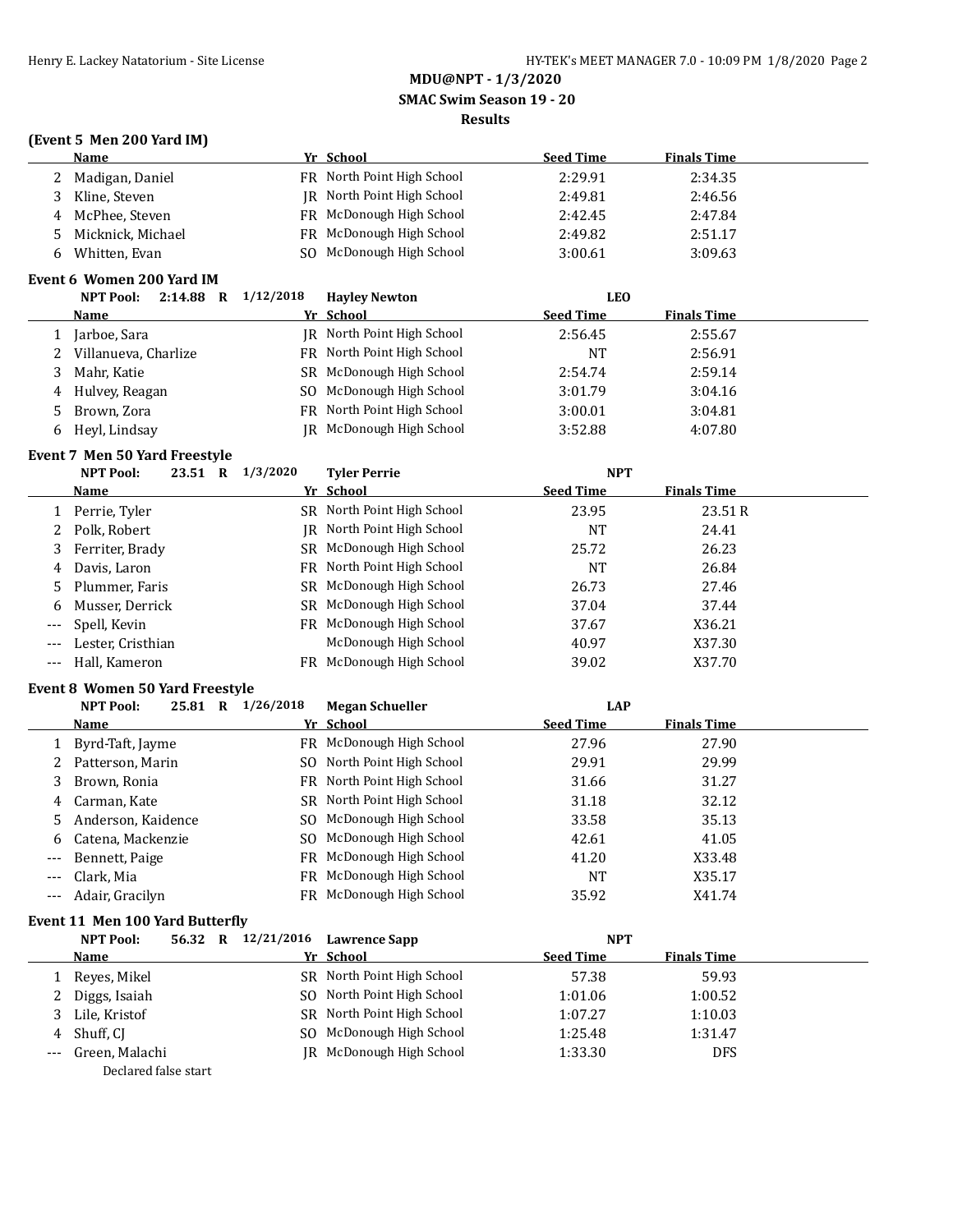## **MDU@NPT - 1/3/2020 SMAC Swim Season 19 - 20**

### **Results**

#### **Event 12 Women 100 Yard Butterfly NPT Pool: 1:01.09 R 1/13/2017 Laurel Gallaudet NOC**

|       | Name                                     |     | Yr School                  | <b>Seed Time</b> | <b>Finals Time</b> |
|-------|------------------------------------------|-----|----------------------------|------------------|--------------------|
| 1     | Tompkins, Alexandra                      |     | JR McDonough High School   | 1:05.81          | 1:07.18            |
| 2     | Padilla, Emily                           |     | SO North Point High School | 1:12.06          | 1:08.73            |
| 3     | Bell, Amiya                              |     | JR North Point High School | <b>NT</b>        | 1:09.27            |
| 4     | Villanueva, Charlize                     |     | FR North Point High School | 1:18.22          | 1:23.55            |
| 5     | Browning, Eileen                         |     | SO McDonough High School   | 1:27.36          | 1:33.67            |
| 6     | Golden, Iris                             |     | JR McDonough High School   | 1:37.07          | 1:47.06            |
|       | Event 13 Men 100 Yard Freestyle          |     |                            |                  |                    |
|       | <b>NPT Pool:</b><br>50.48 R 1/26/2018    |     | <b>Conor Vienneau</b>      | <b>LAP</b>       |                    |
|       | <u>Name</u>                              |     | Yr School                  | <b>Seed Time</b> | <b>Finals Time</b> |
| 1     | Perella, Liam                            |     | SR North Point High School | 53.02            | 53.01              |
| 2     | Carter, Kyle                             |     | SR North Point High School | <b>NT</b>        | 54.37              |
| 3     | Rapczynski, Cole                         |     | SO McDonough High School   | 53.49            | 55.38              |
| 4     | Ferriter, Brady                          |     | SR McDonough High School   | 1:03.40          | 1:04.31            |
| 5     | Salley, Demetrius                        |     | SR McDonough High School   | 1:19.30          | 1:25.42            |
| $---$ | Bodamer, Tim                             |     | JR North Point High School | <b>NT</b>        | <b>NS</b>          |
|       | Event 14 Women 100 Yard Freestyle        |     |                            |                  |                    |
|       | 56.67 R 12/21/2016<br><b>NPT Pool:</b>   |     | <b>Nathalie LaFontant</b>  | <b>NPT</b>       |                    |
|       | <u>Name</u>                              |     | Yr School                  | <b>Seed Time</b> | <b>Finals Time</b> |
| 1     | Ball, Jordan                             |     | JR North Point High School | <b>NT</b>        | 1:07.31            |
| 2     | Able, Anna                               |     | JR North Point High School | 1:06.68          | 1:07.95            |
| 3     | Kabala, Jordan                           | IR  | McDonough High School      | 1:07.92          | 1:08.13            |
| 4     | McCammon, Blythe                         |     | SO North Point High School | <b>NT</b>        | 1:23.32            |
|       | Adair, Gracilyn                          |     | FR McDonough High School   | 1:21.96          | <b>NS</b>          |
| ---   | Foraci, Emma                             |     | JR McDonough High School   | 1:15.06          | <b>NS</b>          |
|       | Event 15 Men 500 Yard Freestyle          |     |                            |                  |                    |
|       | 5:02.39 R 12/13/2017<br><b>NPT Pool:</b> |     | <b>Ethan Williams</b>      | <b>HUN</b>       |                    |
|       | Name                                     |     | Yr School                  | <b>Seed Time</b> | <b>Finals Time</b> |
| 1     | Doughty, Josh                            |     | JR North Point High School | 6:15.19          | 6:05.33            |
| 2     | Gimmel, Lance                            |     | SO North Point High School | <b>NT</b>        | 6:43.12            |
| 3     | Mitchell, Maxwell                        |     | JR McDonough High School   | 7:22.36          | 7:11.66            |
| 4     | Jackson, Louis                           |     | SO North Point High School | NT               | 7:20.49            |
| 5     | Whitten, Evan                            |     | SO McDonough High School   | 7:27.78          | 7:46.34            |
|       | Event 16 Women 500 Yard Freestyle        |     |                            |                  |                    |
|       | 5:28.69 R 1/12/2018<br><b>NPT Pool:</b>  |     | <b>Nelle Ray</b>           | <b>LEO</b>       |                    |
|       | <b>Name</b>                              |     | Yr School                  | <b>Seed Time</b> | <b>Finals Time</b> |
| 1     | Rios, Alyssa                             |     | JR North Point High School | 6:29.96          | 6:31.40            |
| 2     | Holt, Leilani                            | IR  | North Point High School    | <b>NT</b>        | 7:12.04            |
| 3     | Mahr, Katie                              | SR  | McDonough High School      | 6:55.71          | 7:21.10            |
| 4     | Hulvey, Reagan                           | SO. | McDonough High School      | 7:09.52          | 7:24.75            |
| 5     | Lile, Katarina                           | IR  | North Point High School    | NT               | 8:02.77            |
| 6     | Wade, Haley                              |     | JR McDonough High School   | 10:01.00         | 9:57.73            |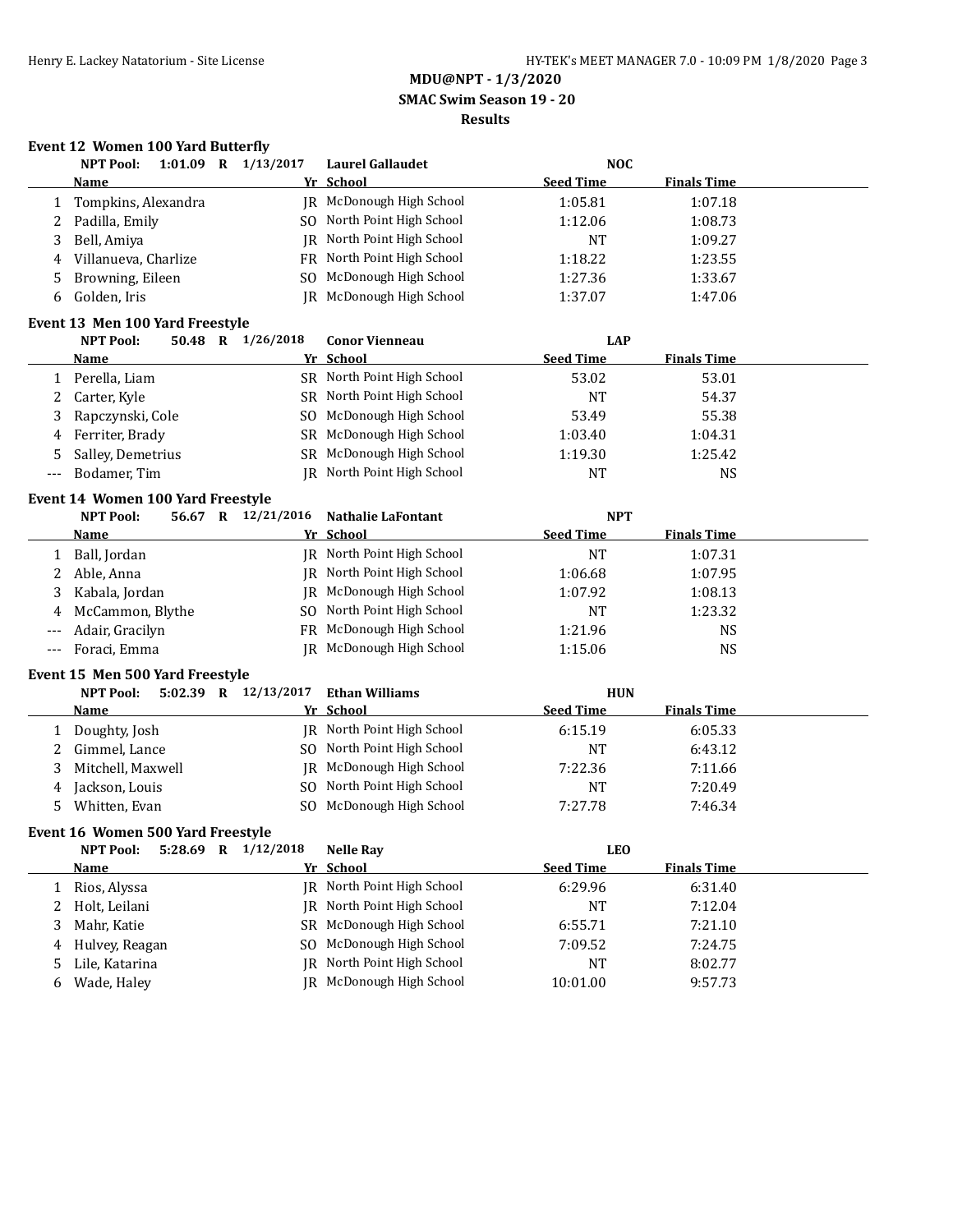## **SMAC Swim Season 19 - 20**

#### **Results**

#### **Event 17 Men 200 Yard Freestyle Relay**

|     | 1:36.14 R $1/31/2018$<br><b>NPT Pool:</b> |                    | <b>Leonardtown High School</b>         | <b>LEO</b>            |                           |
|-----|-------------------------------------------|--------------------|----------------------------------------|-----------------------|---------------------------|
|     |                                           |                    | Z Claus, B Carrigg, L Russell, A Bacon |                       |                           |
|     | Team                                      |                    | <u>Relav</u>                           | <b>Seed Time</b>      | <b>Finals Time</b>        |
|     | 1 North Point High School                 |                    | B                                      | <b>NT</b>             | 1:39.19                   |
|     | 1) Polk, Robert JR                        |                    | 2) Diggs, Isaiah SO                    | 3) Martin, Brandon SO | 4) Papagno, Joey JR       |
|     | 2 North Point High School                 |                    | A                                      | 1:36.32               | 1:46.12                   |
|     | 1) Perella, Liam SR                       |                    | 2) Perrie, Tyler SR                    | 3) Carter, Kyle SR    | 4) Reyes, Mikel SR        |
|     | McDonough High School                     |                    | A                                      | 1:44.26               | 1:47.78                   |
|     | 1) Ferriter, Brady SR                     |                    | 2) Plummer, Faris SR                   | 3) McPhee, Steven FR  | 4) Rapczynski, Cole SO    |
|     | 4 North Point High School                 |                    | C                                      | <b>NT</b>             | x1:49.08                  |
|     | 1) Kline, Steven JR                       |                    | 2) Scott, Myles JR                     | 3) Madigan, Daniel FR | 4) Bodamer, Tim JR        |
| 5.  | McDonough High School                     |                    | B                                      | NT                    | 2:10.76                   |
|     | 1) Salley, Demetrius SR                   |                    | 2) Arnold, Joey SO                     | 3) Musser, Derrick SR | 4) Micknick, Michael FR   |
| 6   | McDonough High School                     |                    | C                                      | <b>NT</b>             | x2:25.81                  |
|     | 1) Spell, Kevin FR                        |                    | 2) Hall, Kameron FR                    | 3) Lester, Cristhian  | 4) Mitchell, Maxwell JR   |
|     |                                           |                    |                                        |                       |                           |
|     | Event 18 Women 200 Yard Freestyle Relay   |                    |                                        |                       |                           |
|     | <b>NPT Pool:</b><br>1:46.87 R 1/31/2018   |                    | <b>Leonardtown High School</b>         | <b>LEO</b>            |                           |
|     |                                           |                    | H Newton, E Carrigg, S Hotz, N Ray     |                       |                           |
|     | <b>Team</b>                               |                    | <b>Relay</b>                           | <b>Seed Time</b>      | <b>Finals Time</b>        |
|     | 1 McDonough High School                   |                    | A                                      | 1:52.10               | 1:53.80                   |
|     | 1) Byrd-Taft, Jayme FR                    |                    | 2) Hulvey, Reagan SO                   | 3) Kabala, Jordan JR  | 4) Tompkins, Alexandra JR |
| 2   | North Point High School                   |                    | A                                      | 1:54.22               | 1:54.31                   |
|     | 1) Bell, Amiya JR                         |                    | 2) Patterson, Marin SO                 | 3) Padilla, Emily SO  | 4) Perella, Camden SO     |
| 3   | North Point High School                   |                    | B                                      | <b>NT</b>             | 2:00.98                   |
|     | 1) Parriss, Christina JR                  |                    | 2) Able, Anna JR                       | 3) Ball, Jordan JR    | 4) Brown, Ronia FR        |
| 4   | McDonough High School                     |                    | B                                      | <b>NT</b>             | 2:14.60                   |
|     | 1) Golden, Iris JR                        |                    | 2) Browning, Eileen SO                 | 3) Clark, Mia FR      | 4) Lyddane, Ava SO        |
| 5.  | North Point High School                   |                    | C                                      | <b>NT</b>             | x2:15.41                  |
|     | 1) Proctor, Shamiah FR                    |                    | 2) Alo, Tyler SO                       | 3) Wright, Mara FR    | 4) Short, Shannon JR      |
|     | 6 McDonough High School                   |                    | C                                      | NT                    | x2:37.55                  |
|     | 1) Anderson, Kaidence SO                  |                    | 2) Adair, Gracilyn FR                  | 3) Bennett, Paige FR  | 4) Catena, Mackenzie SO   |
|     |                                           |                    |                                        |                       |                           |
|     | <b>Event 19 Men 100 Yard Backstroke</b>   |                    |                                        |                       |                           |
|     | <b>NPT Pool:</b>                          | 55.94 R 12/21/2016 | <b>Conor Vienneau</b>                  | <b>LAP</b>            |                           |
|     | Name                                      |                    | Yr School                              | <b>Seed Time</b>      | <b>Finals Time</b>        |
| 1   | Diggs, Isaiah                             |                    | SO North Point High School             | 1:03.25               | 1:06.82                   |
| 2   | Meadows, Logan                            |                    | FR North Point High School             | <b>NT</b>             | 1:17.52                   |
| 3   | Thornton, Michael                         |                    | FR McDonough High School               | 1:26.98               | 1:28.66                   |
| 4   | Sherman, Orande                           |                    | FR North Point High School             | NT                    | 1:29.73                   |
| 5   | Arnold, Joey                              |                    | SO McDonough High School               | 1:31.85               | 1:38.53                   |
| --- | Spell, Kevin                              |                    | FR McDonough High School               | NT                    | <b>NS</b>                 |
|     | Event 20 Women 100 Yard Backstroke        |                    |                                        |                       |                           |
|     | 1:01.87 R 12/13/2017<br><b>NPT Pool:</b>  |                    | <b>Maddie Frick</b>                    | <b>HUN</b>            |                           |
|     | <u>Name</u>                               | Yr                 | School                                 | <b>Seed Time</b>      | <b>Finals Time</b>        |
|     |                                           |                    | SO McDonough High School               |                       |                           |
| 1   | Lyddane, Ava                              |                    |                                        | 1:31.68               | 1:28.53                   |
| 2   | Lile, Katarina                            | IR                 | North Point High School                | <b>NT</b>             | 1:36.92                   |
| 3   | Proctor, Shamiah                          | FR                 | North Point High School                | NT                    | 1:40.59                   |
| --- | Byrd-Taft, Jayme                          | FR                 | McDonough High School                  | 1:16.44               | X1:17.49                  |
| --- | Jarboe, Sara                              | <b>IR</b>          | North Point High School                | <b>NT</b>             | DQ                        |
|     | Walking on or springing from bottom       |                    |                                        |                       |                           |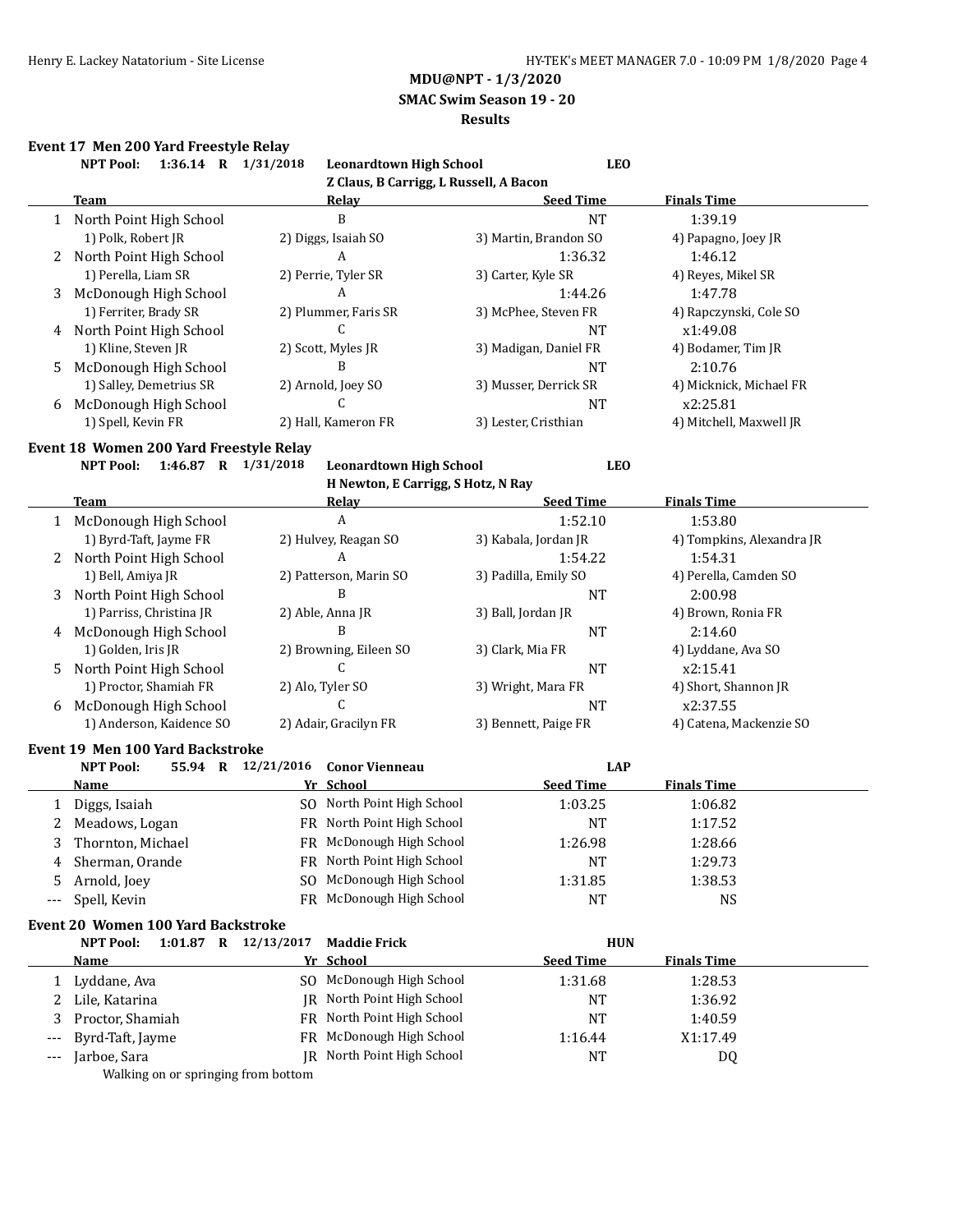**SMAC Swim Season 19 - 20**

#### **Results**

### **(Event 20 Women 100 Yard Backstroke)**

|    | <b>Name</b>                                  |                 | Yr School                                    | <b>Seed Time</b>    | <b>Finals Time</b>  |  |
|----|----------------------------------------------|-----------------|----------------------------------------------|---------------------|---------------------|--|
|    | Anderson, Kaidence                           |                 | SO McDonough High School                     | 1:31.83             | DQ                  |  |
|    | Shoulders past vertical toward breast        |                 |                                              |                     |                     |  |
|    | <b>Event 21 Men 100 Yard Breaststroke</b>    |                 |                                              |                     |                     |  |
|    | <b>NPT Pool:</b><br>1:06.33 R $12/20/2017$   |                 | <b>Kristopher Schueller</b>                  | <b>LAP</b>          |                     |  |
|    | Name                                         |                 | Yr School                                    | <b>Seed Time</b>    | <b>Finals Time</b>  |  |
|    | Rapczynski, Cole                             | SO <sub>2</sub> | McDonough High School                        | 1:08.83             | 1:09.61             |  |
| 2  | Perella, Liam                                | SR.             | North Point High School                      | <b>NT</b>           | 1:16.83             |  |
| 3  | Lile, Kristof                                | SR.             | North Point High School                      | 1:17.23             | 1:17.28             |  |
|    | Avila, Fernando                              | IR              | North Point High School                      | <b>NT</b>           | 1:19.60             |  |
| 5. | McPhee, Steven                               | <b>FR</b>       | McDonough High School                        | 1:18.59             | 1:20.58             |  |
| 6  | Micknick, Michael                            |                 | FR McDonough High School                     | 1:22.19             | 1:28.74             |  |
|    | <b>Event 22 Women 100 Yard Breaststroke</b>  |                 |                                              |                     |                     |  |
|    | $1:08.98$ R $12/11/2019$<br><b>NPT Pool:</b> |                 | Olivia Frick                                 | <b>HUN</b>          |                     |  |
|    | Name                                         |                 | Yr School                                    | <b>Seed Time</b>    | <b>Finals Time</b>  |  |
|    | Tompkins, Alexandra                          | IR              | McDonough High School                        | 1:08.55             | 1:15.02             |  |
| 2  | Rios, Alyssa                                 | IR              | North Point High School                      | <b>NT</b>           | 1:28.01             |  |
| 3  | Holt, Leilani                                | IR              | North Point High School                      | 1:28.35             | 1:30.39             |  |
| 4  | Foraci, Emma                                 | IR              | McDonough High School                        | 1:31.34             | 1:30.90             |  |
| 5  | Catena, Mackenzie                            | S <sub>O</sub>  | McDonough High School                        | <b>NT</b>           | 1:43.36             |  |
| 6  | Wright, Mara                                 |                 | FR North Point High School                   | 1:42.44             | 1:44.72             |  |
|    | Event 23 Men 400 Yard Freestyle Relay        |                 |                                              |                     |                     |  |
|    | <b>NPT Pool:</b><br>3:32.93 R 12/13/2019     |                 | <b>Leonardtown High School</b>               | <b>LEO</b>          |                     |  |
|    |                                              |                 | A Konecny, J Wojtowicz, H Wadsworth, Z Claus |                     |                     |  |
|    | <b>Team</b>                                  |                 | Relay                                        | <b>Seed Time</b>    | <b>Finals Time</b>  |  |
| 1  | North Point High School                      |                 | A                                            | 3:46.82             | 3:50.07             |  |
|    | 1) Doughty, Josh JR                          |                 | 2) Polk, Robert JR                           | 3) Diggs, Isaiah SO | 4) Papagno, Joey JR |  |

|                     | 1) Doughty, Josh JR     | 2) Polk, Robert JR   | 3) Diggs, Isaiah SO     | 4) Papagno, Joey JR  |
|---------------------|-------------------------|----------------------|-------------------------|----------------------|
|                     | North Point High School | В                    | NΤ                      | 4:05.78              |
|                     | 1) Bodamer, Tim JR      | 2) Davis, Laron FR   | 3) Martin, Brandon SO   | 4) Kline, Steven JR  |
| 3.                  | North Point High School |                      | NΤ                      | x4:25.30             |
|                     | 1) Miller, Richard SR   | 2) Jackson, Louis SO | 3) Gimmel, Lance SO     | 4) Meadows, Logan FR |
| 4                   | McDonough High School   | A                    | 4:32.03                 | 4:37.75              |
|                     | 1) Whitten, Evan SO     | 2) Shuff, CJ SO      | 3) Thornton, Michael FR | 4) Green, Malachi JR |
| $\qquad \qquad - -$ | McDonough High School   | В                    | NΤ                      | NS                   |
|                     | 1) Spell, Kevin FR      | 2) Plummer, Faris SR | 3) Mitchell, Maxwell JR | 4) Arnold, Joey SO   |

### **Event 24 Women 400 Yard Freestyle Relay**

 $\equiv$ 

**NPT Pool: 3:53.38 R 1/12/2018 Leonardtown High School LEO**

**H Newton, K Ng, S Hotz, N Ray**

|    | <b>Team</b>             | <b>Relav</b>               | <b>Seed Time</b>       | <b>Finals Time</b>       |
|----|-------------------------|----------------------------|------------------------|--------------------------|
|    | North Point High School | A                          | 4:25.73                | 4:21.64                  |
|    | 1) Bell, Amiya JR       | 2) Padilla, Emily SO       | 3) Able, Anna JR       | 4) Perella, Camden SO    |
| 2  | North Point High School | B                          | NT                     | 4:39.67                  |
|    | 1) Ball, Jordan JR      | 2) Villanueva, Charlize FR | 3) Short, Shannon JR   | 4) Parriss, Christina JR |
| 3. | McDonough High School   | А                          | 4:50.17                | 5:03.92                  |
|    | 1) Mahr, Katie SR       | 2) Browning, Eileen SO     | 3) Lyddane, Ava SO     | 4) Kabala, Jordan JR     |
| 4  | North Point High School | U                          | NT                     | x5:24.25                 |
|    | 1) Patterson, Marin SO  | 2) Alo, Tyler SO           | 3) McCammon, Blythe SO | 4) Wright, Mara FR       |
| 5  | McDonough High School   | B                          | NT                     | 5:25.55                  |
|    | 1) Foraci, Emma JR      | 2) McClure, Madison SO     | 3) Clark, Mia FR       | 4) Golden, Iris JR       |